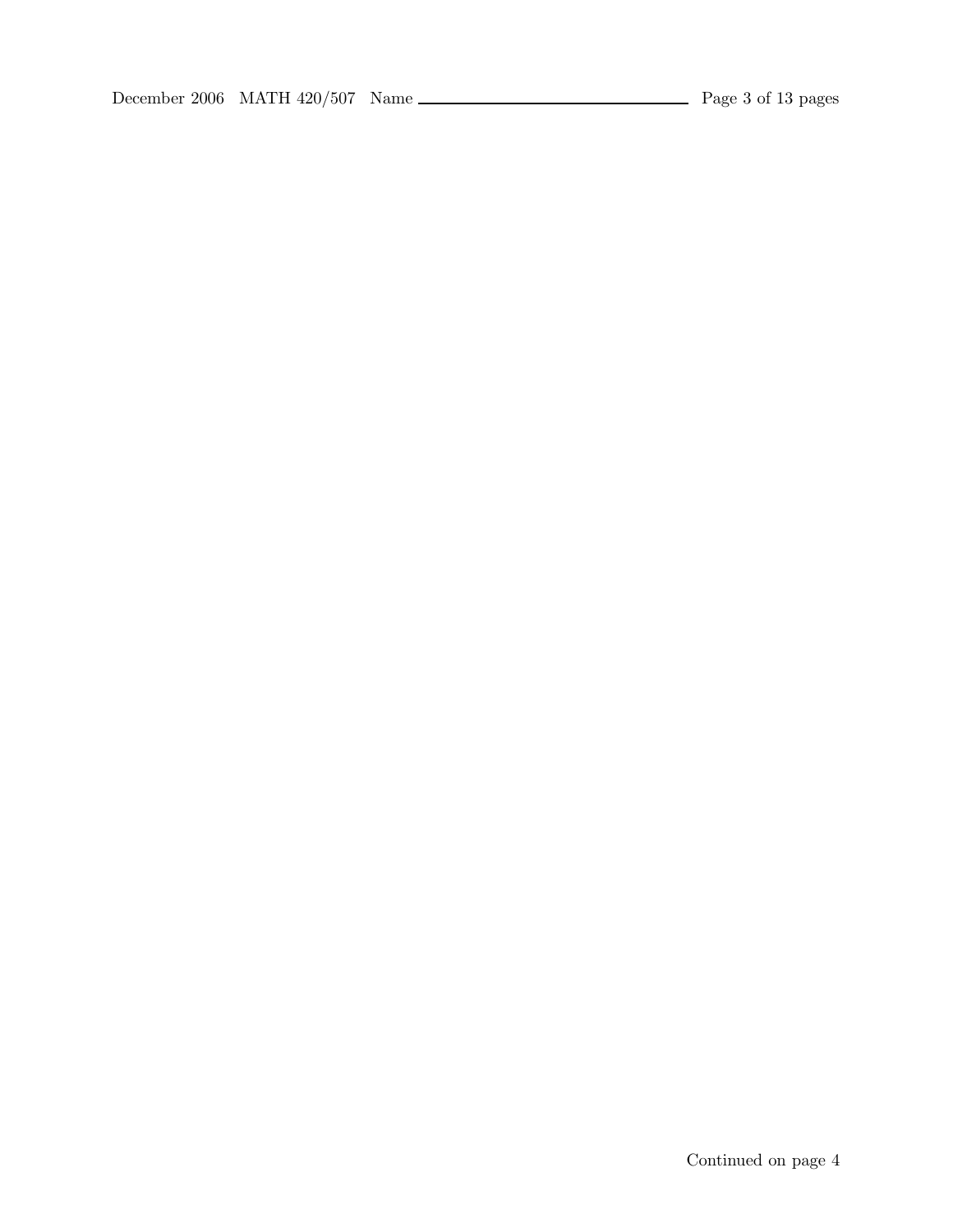- [15] 2. Give an example of each of the following, together with a brief explanation of your example. If an example does not exist, explain why not.
	- (a) A measure which is semi–finite, but not  $\sigma$ –finite.
	- (b) A function  $f : \mathbb{R} \to \mathbb{R}$  such that f is not Lebesgue measurable but |f| is Lebesgue measurable.
	- (c) Two measures  $\mu_1$ ,  $\mu_2$  on the measurable space  $(X, \mathcal{M})$  for which  $\mu_1 \mu_2$  is not a signed measure.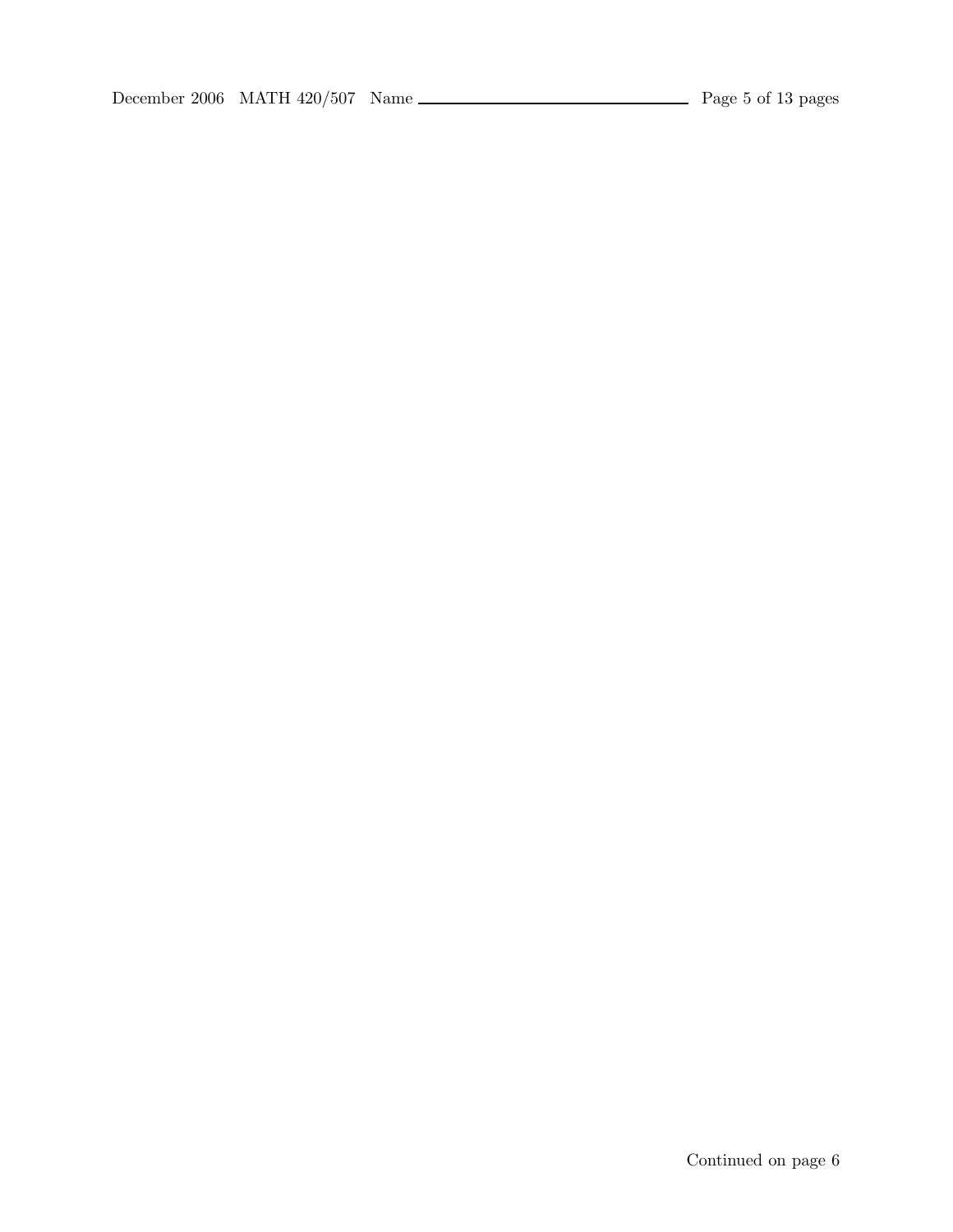[15] **3.** Let X be a metric space and  $\mathcal{B}_X$  be the  $\sigma$ -algebra of Borel subsets of X. Let  $\mu$  be a measure on  $(X,\mathcal{B}_X)$  and  $\mu^*$  be the outer measure determined by  $\mu$ . Prove that if  $V_1$  and  $V_2$  are two disjoint Borel subsets of X and  $E_1 \subset V_1$  and  $E_2 \subset V_2$ , then

$$
\mu^*(E_1 \cup E_2) = \mu^*(E_1) + \mu^*(E_2)
$$

Note that  $\mathcal{E}_1$  and  $\mathcal{E}_2$  need not be Borel.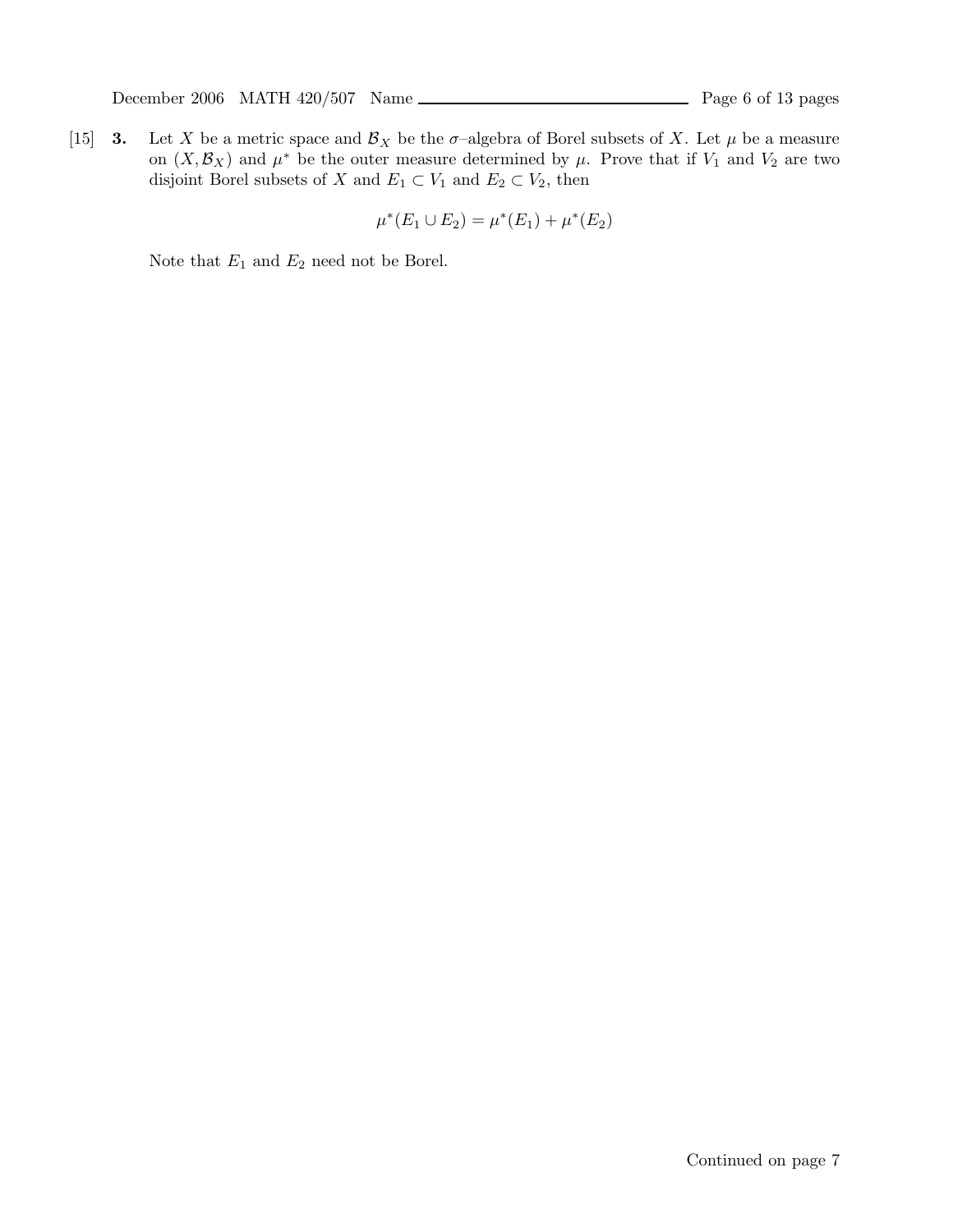[15] 4. Let  $(X, \mathcal{M}, \mu)$  be a measure space and  $E \in \mathcal{M}$ . Prove, directly from the definitions of the two integrals, that

$$
\int_E f \, d\mu = \int_X f \chi_E \, d\mu
$$

for any nonnegative measurable function  $f$ .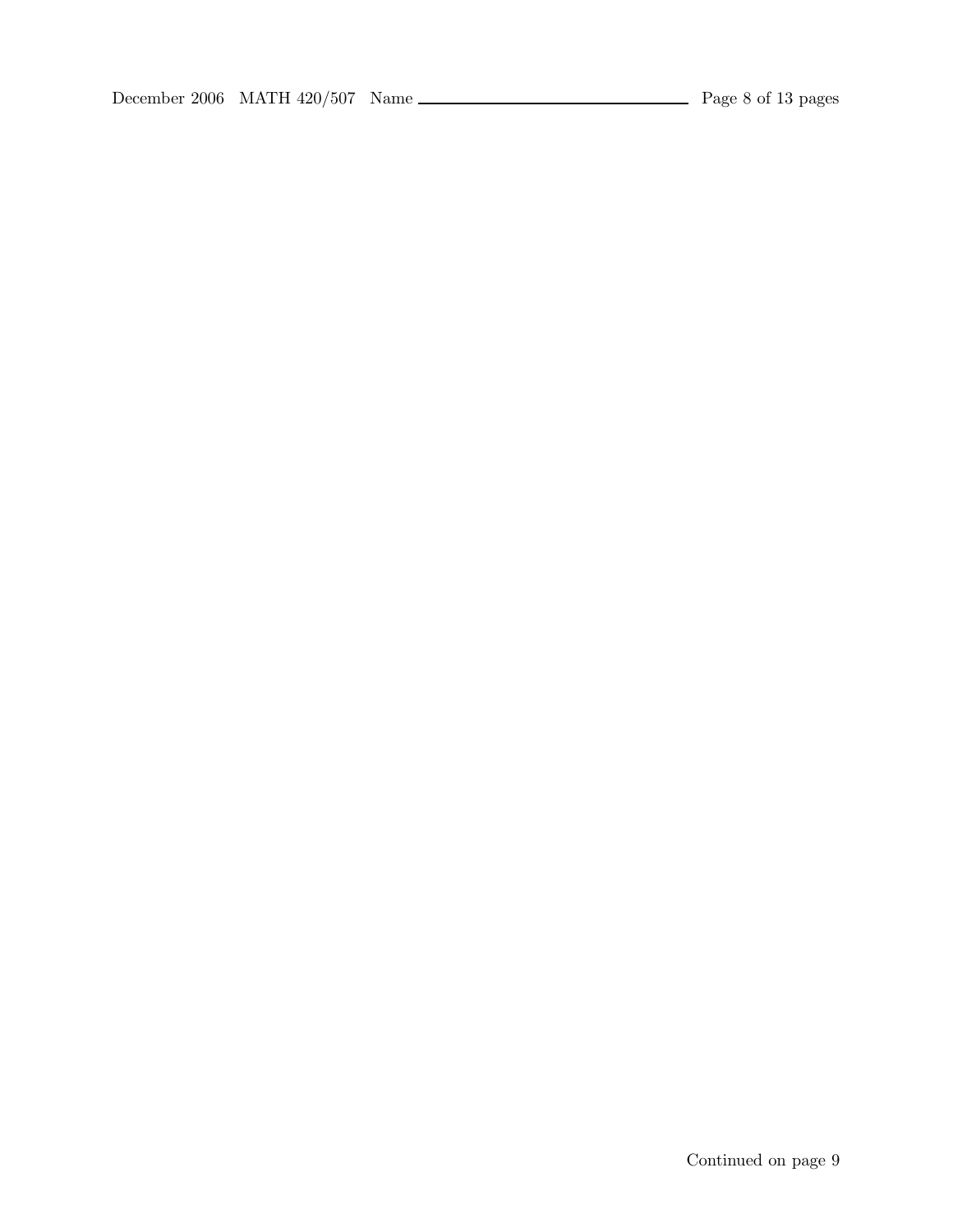December 2006 MATH 420/507 Name  $\frac{1}{2}$  Page 9 of 13 pages

[15] 5. Guess the limit of

$$
\int_0^n \left(1 + \frac{x}{n}\right)^n e^{-2x} dx
$$

as  $n$  tends to infinity. Prove that your guess is correct.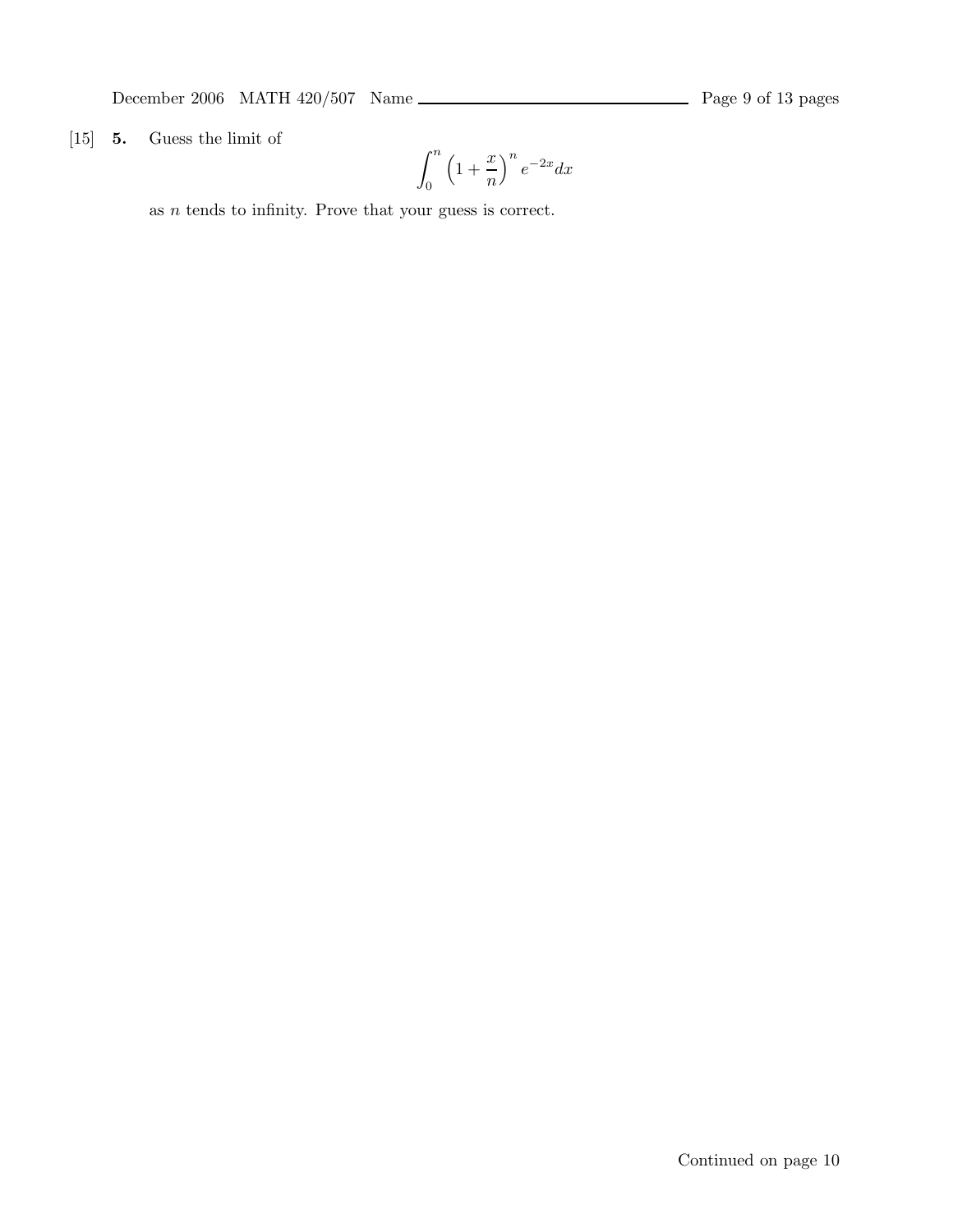[15] 6. Let X, Y, Z be nonempty sets and  $\mathcal{L} \subset \mathcal{P}(X)$ ,  $\mathcal{M} \subset \mathcal{P}(Y)$ ,  $\mathcal{N} \subset \mathcal{P}(Z)$  be  $\sigma$ -algebras. Define  $\mathcal{L} \otimes \mathcal{M} \otimes \mathcal{N} \subset \mathcal{P}(X \times Y \times Z)$  to be the  $\sigma$ -algebra generated by

$$
\{ A \times B \times C \mid A \in \mathcal{L}, B \in \mathcal{M}, C \in \mathcal{N} \}
$$

Prove that  $(\mathcal{L} \otimes \mathcal{M}) \otimes \mathcal{N} = \mathcal{L} \otimes \mathcal{M} \otimes \mathcal{N}$ .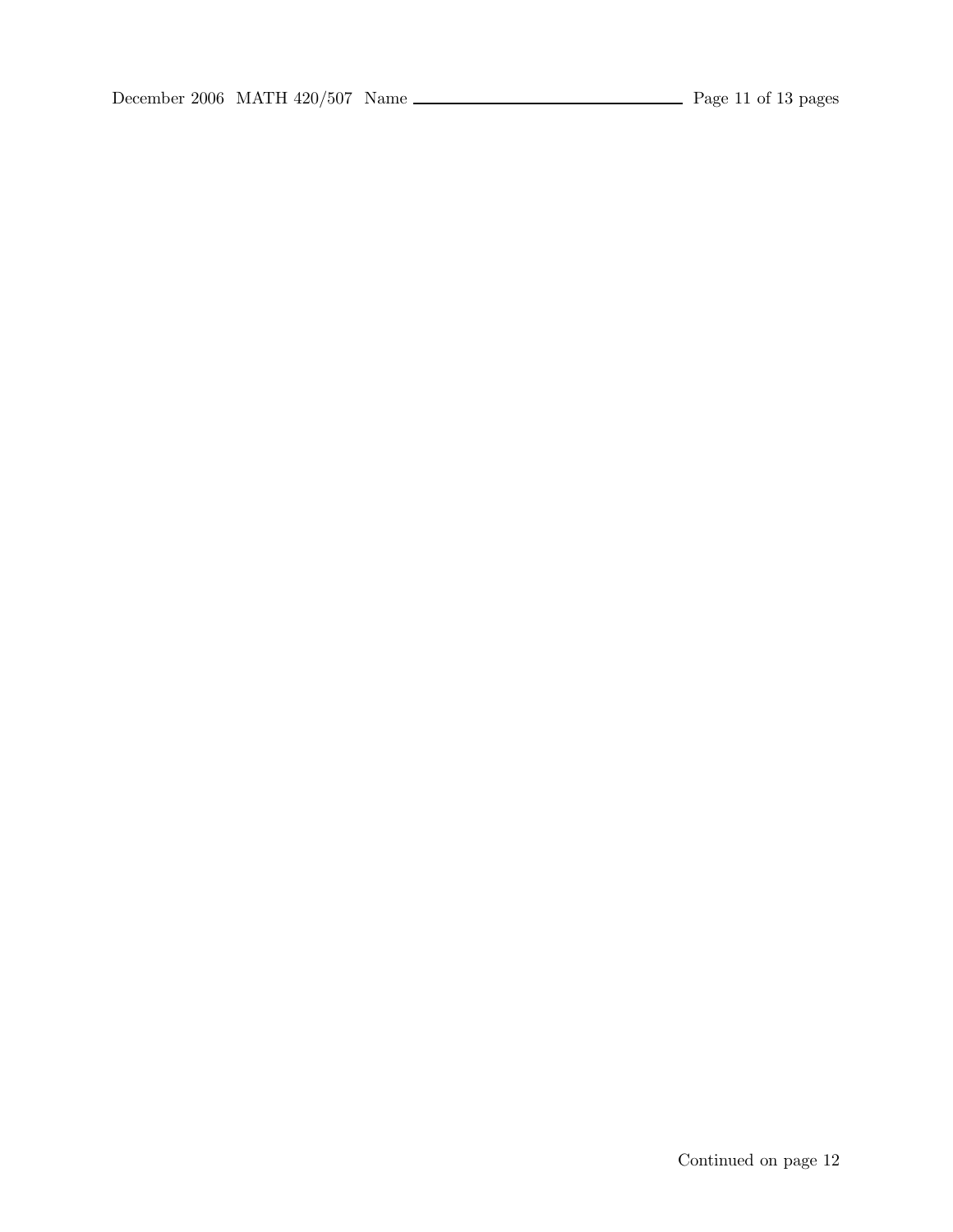[15] 7. For  $j = 1, 2$ , let  $\mu_j$  and  $\nu_j$  be  $\sigma$ -finite measures on  $(X_j, \mathcal{M}_j)$  with  $\nu_j \ll \mu_j$ . Prove that  $\nu_1 \times \nu_2 \ll \mu_1 \times \mu_2$  and<br>  $\frac{d(\nu_1 \times \nu_2)}{d(\mu_1 \times \mu_2)}(x_1, x_2) = \frac{d\nu_1}{d\mu_1}(x_1) \frac{d\nu_2}{d\mu_2}(x_2)$ 

$$
\frac{d(\nu_1 \times \nu_2)}{d(\mu_1 \times \mu_2)}(x_1, x_2) = \frac{d\nu_1}{d\mu_1}(x_1) \frac{d\nu_2}{d\mu_2}(x_2)
$$